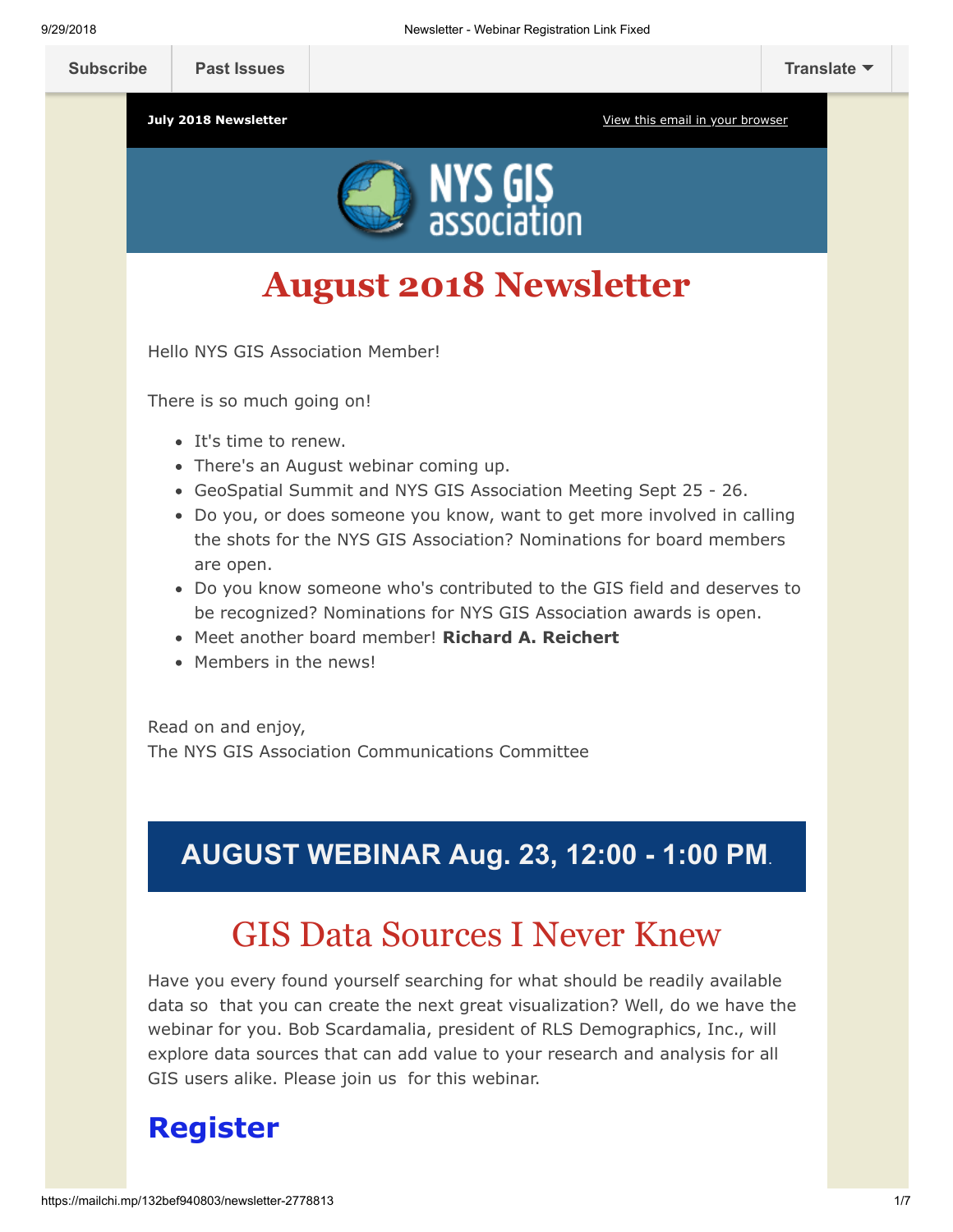Often times we get stuck in our silos with project demands and little time and resources to explore new data and tools. There is a world of public data available from state and federal agencies – in addition to the primary statistics agencies like Census and BLS – and this webinar will explore sources that can add value to your research and analysis. We'll focus on public data with small area statistics and also explore examples of sites specializing in data aggregation and presentation.

# Biography

Bob Scardamalia is President of RLS Demographics, Inc., a firm specializing in the use and analysis of economic and demographic data for private and public applications. He is also an adjunct faculty member in the Sociology Department at the State University of New York at Albany and was formerly Chief Demographer of the State of New York and Director of the State Data Center. Bob has served on numerous state and federal statistical committees and was involved in the early days of the GIS Clearinghouse and GIS Coordinating Body. He is a past president of the Association of Public Data Users.

### Webinars are Recorded

If you missed a webinar or would like to watch one again you can find them on our [YouTube](https://www.youtube.com/user/NYSGISA) channel and on our [website.](https://www.nysgis.net/featured/professional-development-resources/)

#### The Membership Year is Over. Time to RENEW!

It's time to renew your membership for the 2018/2019 membership year. If you've already renewed or set up auto-renewal, THANK YOU!. If not, head on over and [renew r](https://www.nysgis.net/joinus/join/login)ight now and cross that task off your TO-DO list. If you can't remember your password, there's a 'Forget Password' link. If your email address has changed please contact us at info@nysgis.net and we'll get you squared away.

Joining supports all the programs the NYS GIS Association provides and gives us strength in numbers when we speak other groups or legislators about issues affecting the GIS community.

Thanks,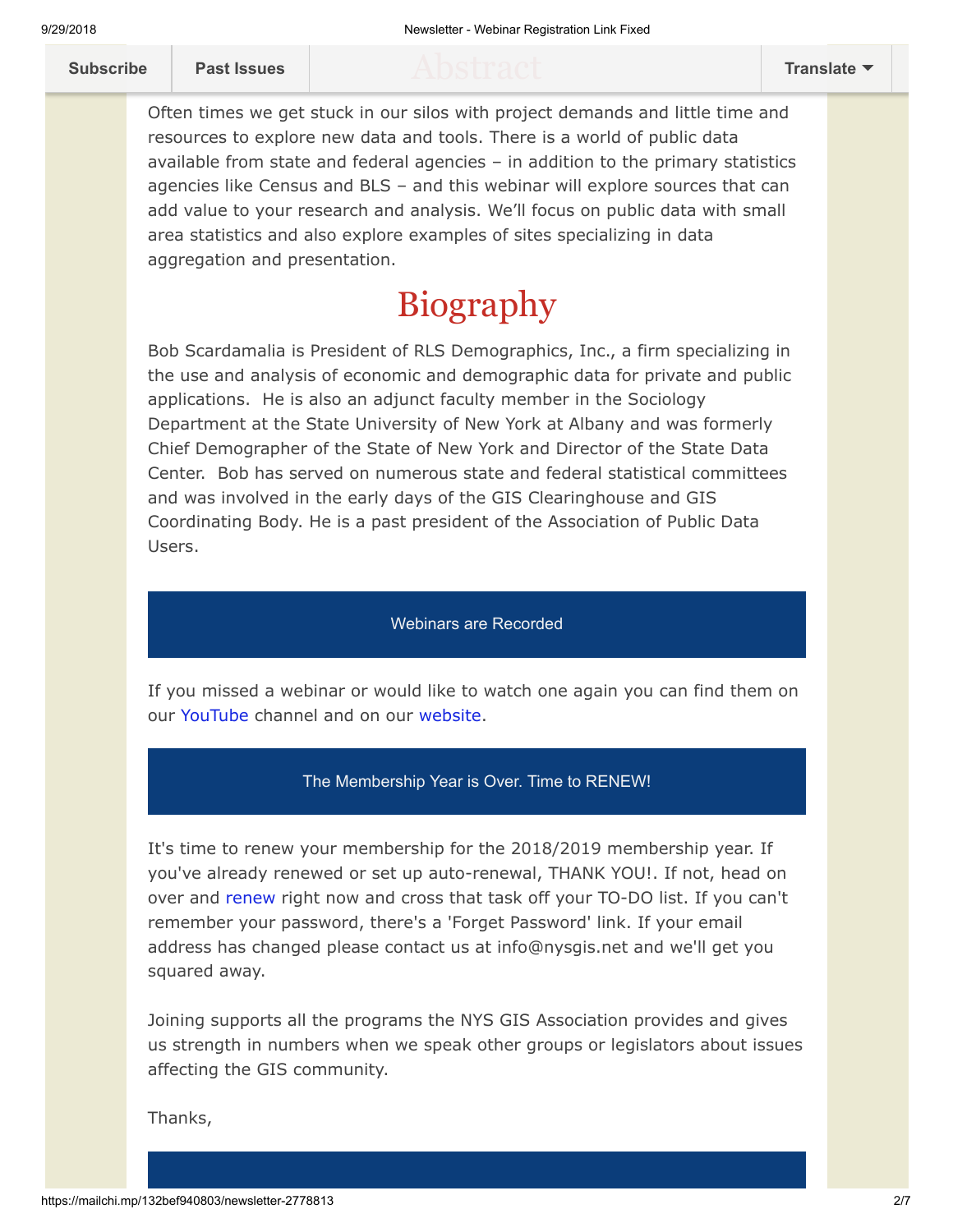

Mark your calendar for the **2018 NYS Geospatial Summit** on **Wednesday, September 26th** at the **Welch-Allyn Lodge in Skaneateles, NY**. If you've never been to this event before, we urge you to give it a try. The Geospatial Summit enables sharing and discussion of innovative and emerging ideas in our field and you won't want to miss it! This will be the only statewide GIS-focused event this year as the NYS GIS Association alternates between NYGeoCon and the Geospatial Summit.

All the details are on the GeoSummit

#### 2018 NYS GIS Association Awards Program

*Do you know someone who is passionate about GIS, or an individual that has contributed to the betterment of the GIS community here in New York State? Here is your opportunity to give them recognition for their hard work!*

Submissions are now being accepted in the two award categories listed below. Review the NYSGISA [Awards Program Instructions and Procedures](https://res.cloudinary.com/nysgisassociation/image/upload/v1525443107/2018-NYSGISAwardProgram_Procedures_r6cuv3.pdf) for details on each award, eligibility requirements, and procedures for submitting a nomination. Nomination forms are available [here.](https://nysgis.net/Docs/Awards/2018/NYSGISA_Award_Form.docx) The deadline for submissions is September 5th, 2018.

Winners will be recognized for their achievements at the NYS Geospatial [Summit at the Welch-Allyn Lodge in Skaneateles NY, on Wednesday, Sep](https://geosummit.nysgis.net/2018/)tember 26th, 2018.

- **Individual Contributions to the Profession**
- **GIS Champion Award**

Feel free to contact the Awards Committee with any questions.

<https://www.nysgis.net/committees/awards/>

Thanks!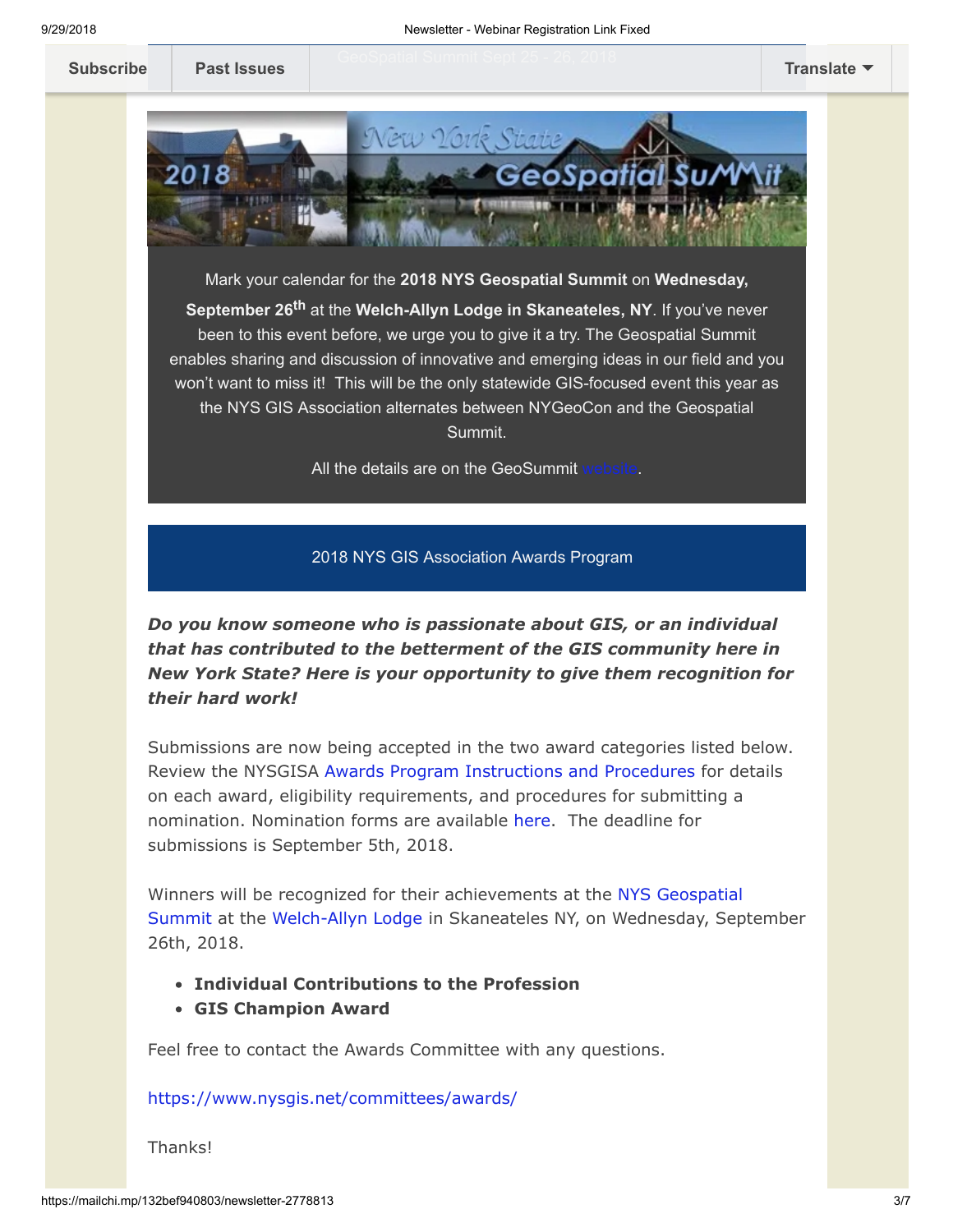**Subscribe** Past Issues **N[YSGISA Awards](https://us9.campaign-archive.com/home/?u=79136ebe8b18b11ee073cc61c&id=787fea6e72) Committee**

[nygis77@gmail.com](mailto:nygis77@gmail.com)

NYS GIS Association Board of Directors and Geospatial Advisory Council Nominations Sought

### **Seeking Nominations for NYS GIS Association Board and President-Elect Positions**

The NYS GIS Association is looking for member nominations and candidates for

soon to be vacated Board of Directors and President-Elect positions. The Association relies on the committed volunteer efforts and leadership from its membership to be successful and will look to fill two open Board of Directors positions this fall. Directors serve for two years and are eligible to run for a second



term if they desire. So if you've ever wanted to give back, now is a great time to contribute as our membership grows. Prior Board Directors are eligible to run again if it has been two years since their last term ended.

Additionally, the Board will be looking for a new President-Elect as the current one transitions into the role of President. President-Elects serve a three-year term as President-Elect, President, and Past-President with evolving responsibility over that term.

If you think these positions might be right for you, please reach out to the Nominating Committee Chair, Rick Reichert, through email with any questions at: [info@nysgis.net.](mailto:info@nysgis.net) Letters of intent, biographies, resumes and other relevant materials should also be submitted through the above email. All nominations should be submitted by August  $31<sup>st</sup>$ , 2018.

You must be a member in good standing to run for any of the Board positions so please verify or renew your membership [here.](https://www.nysgis.net/joinus/) The membership year runs [from July 1 to June 30. Election results will be announced during the 2018](https://nysgis.net/geosummit2018/) GeoSpatial Summit at the Annual Meeting September 25<sup>th</sup>, 2018. The Summit will take place at the Welch Allyn Lodge in Skaneateles, NY.

#### **Seeking Nominations for Geospatial Advisory Council**

Additionally, the Association is seeking recommendations and nominations on behalf of the [NYS Geospatial Advisory Council \(GAC\)](https://gis.ny.gov/coordinationprogram/workgroups/details/?ID=10). The GAC is a separate organization that works with the NYS ITS GIS Program Office to coordinate, promote, and facilitate the effective development, use, and sharing of geographic information.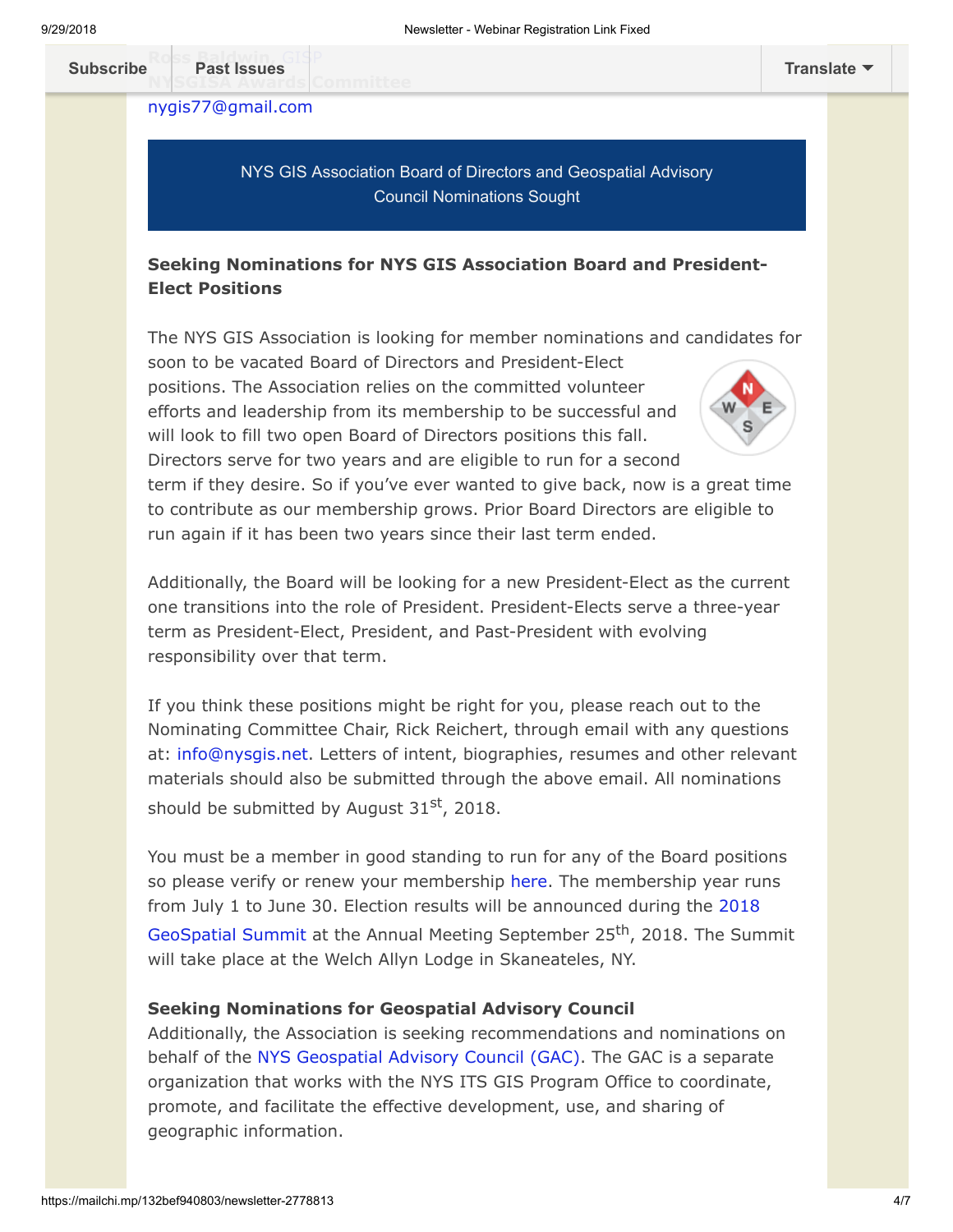The Council meets quarterly in Albany, NY or via teleconference, with members serving three-year terms. The 21 member Council relies on volunteers from local government, academia, non-profits, and private industry in addition to State and Federal representation.

More information will be provided on what sectors have vacancies as it becomes available. Questions can be directed to Rick Reichert at [info@nysgis.net](mailto:info@nysgis.net) or GAC Council Chair Ross Baldwin at [rbaldwin@southhamptontownny.gov.](mailto:rbaldwin@southhamptontownny.gov)

#### Meet Board Member Richard A. Reichert

1. What made you interested in taking up GIS/geospatial technology as a career and how did you end up in the field of GIS? What is your educational background?

*My goal when I first got out of the military in 1995 was to go to college while ensuring that I pursued an education that I thought would have practical merit for employment once I graduated. Initially I started my education at Mohawk Valley Community College (MVCC) in Utica, NY where I planned to focus my studies on a career in physical therapy. About a year into my studies however, I*

*decided that I did not feel that was the best career path*



*for me so I transferred into a course of study that focused on my interest in science and the environment. After two years at MVCC I transferred to the College of Environmental Science and Forestry (SUNY ESF) where I enrolled in their Environmental Studies program with a focus on Land Use Planning. It was at SUNY ESF that I received my first exposure to mapping sciences and GIS focusing on work with ESRI software. Since my graduation in 1999 my professional career has been entirely GIS centric.*

2. Can you explain your job and what you do there?

*I am a Senior GIS Analyst with the Herkimer Oneida Counties Comprehensive Planning Program in Utica, NY, where I have worked for the last 18 years. My job tasks vary significantly but often focus on asset management for sanitary and stormwater systems as well as creating and maintaining various GIS*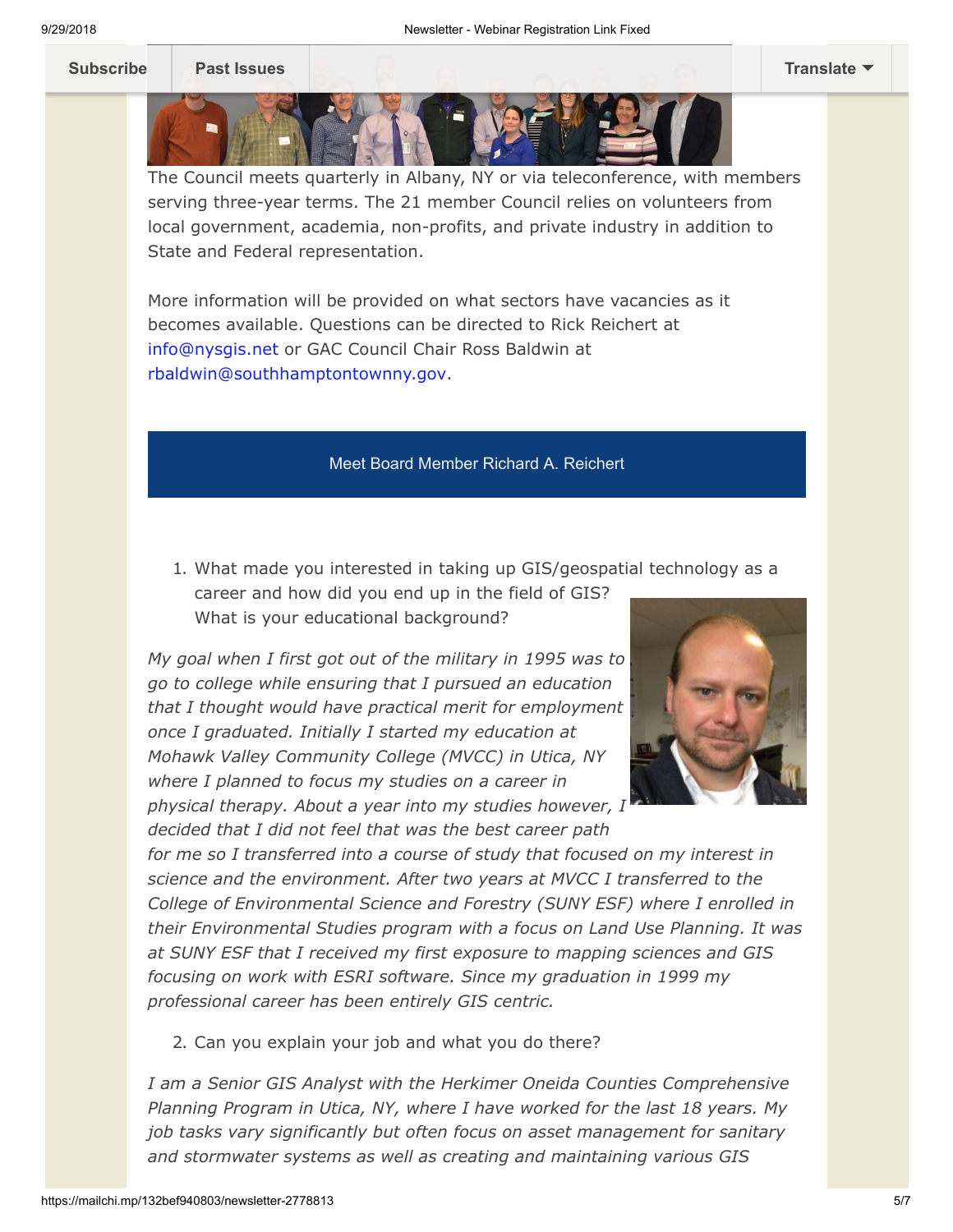*m[apping application](https://us9.campaign-archive.com/home/?u=79136ebe8b18b11ee073cc61c&id=787fea6e72)s. I feel like I am constantly exploring new territory and* growing my skillset|as a professional. It is always my goal to create useful| and **[Subscribe](http://eepurl.com/c1OotD) Past Issues [Translate](javascript:;)**

*practical products and data sets to allow for the best decision-making. I enjoy working through problems and finding the right solutions. I like taking something that does not work, and making it into something productive.*

3. How did you get involved in the NYS GIS Association board? How long have you been a part of the committee?

*I was elected to the board in 2017 after our GIS Coordinator suggested I run for one of the open positions. After serving on the board for 1 year, I chose to pursue the President-Elect position, which I now occupy. It is my goal to expand the educational and professional development opportunities we provide for our membership and to ensure we are doing the best we can to enhance their capabilities as professionals.* 

4. What's the most interesting project that you have worked on and why?

*The most interesting project I have worked on has been part of what I do for 18 years. I was on the ground floor for the development of our sanitary sewer asset management system. It has been very professionally rewarding being involved in bringing us from paper contract drawings as our primary source of information to the fully integrated GIS based system we have today. Currently we are involved in the build out and development of an almost completely new sanitary sewer treatment plant while continuing to serve the needs of the customers in the region.*

5. What is your favorite memory from NYGeoCon or the GeoSpatial Summit?

*This past year one evening after the official sessions had ended I had the opportunity to sit and listen to some live music at the Lake Placid Brewing Company while chatting with a young member just starting his career in GIS. It was nice to be able to offer my career insight and perspective one on one in an attempt to help him along his path. The music and draft beer were also very pleasant.*

6. What do you like most about mapping?

*It is always changing. It keeps me on my toes and keeps me intellectually engaged. You can't work in the GIS field and not be adaptable to technological change.*

7. If you could visit any one place in the world, where would it be and why?

*As a prior service member and military dependent, I have had many opportunities to travel. I have however never had the chance to visit Ireland. Many of my ancestors emigrated from Ireland and it would be great to experience that cultural history and connection first hand*.